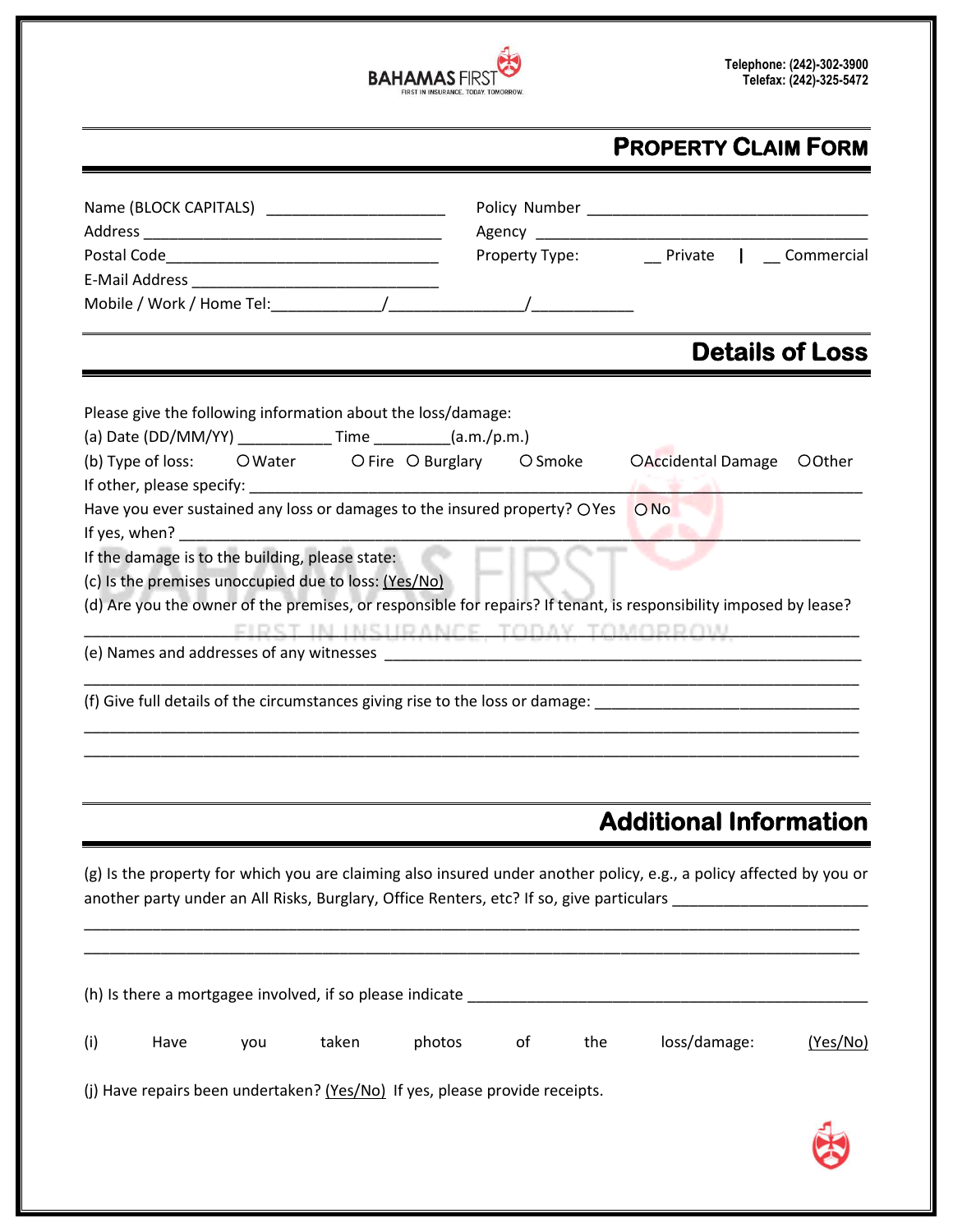## **PROPERTY CLAIM FORM**

(k) Have you ever before sustained a loss or damage of this nature? If so, please give brief details.

### **COMPLETE ONLY WHERE ITEMS ARE LOST OR STOLEN**

(l) Have the police been notified and if so, at what station? **\_\_\_\_\_\_\_\_\_\_\_\_\_\_\_\_\_\_\_\_\_\_\_\_\_\_\_\_\_\_\_\_\_\_\_\_\_\_\_\_\_\_\_**

 $(m)$  If Theft, how was entry gained to the premises?  $\frac{1}{2}$   $\frac{1}{2}$   $\frac{1}{2}$   $\frac{1}{2}$   $\frac{1}{2}$   $\frac{1}{2}$   $\frac{1}{2}$   $\frac{1}{2}$   $\frac{1}{2}$   $\frac{1}{2}$   $\frac{1}{2}$   $\frac{1}{2}$   $\frac{1}{2}$   $\frac{1}{2}$   $\frac{1}{2}$   $\frac{1}{2}$   $\frac{1}{2}$ 

(n) If there is no evidence of Theft or a forcible entry to the premises, has a thorough search been made for the missing articles?

\_\_\_\_\_\_\_\_\_\_\_\_\_\_\_\_\_\_\_\_\_\_\_\_\_\_\_\_\_\_\_\_\_\_\_\_\_\_\_\_\_\_\_\_\_\_\_\_\_\_\_\_\_\_\_\_\_\_\_\_\_\_\_\_\_\_\_\_\_\_\_\_\_\_\_\_\_\_\_\_\_\_\_\_\_\_\_\_\_\_\_

\_\_\_\_\_\_\_\_\_\_\_\_\_\_\_\_\_\_\_\_\_\_\_\_\_\_\_\_\_\_\_\_\_\_\_\_\_\_\_\_\_\_\_\_\_\_\_\_\_\_\_\_\_\_\_\_\_\_\_\_\_\_\_\_\_\_\_\_\_\_\_\_\_\_\_\_\_\_\_\_\_\_\_\_\_\_\_\_\_\_\_ \_\_\_\_\_\_\_\_\_\_\_\_\_\_\_\_\_\_\_\_\_\_\_\_\_\_\_\_\_\_\_\_\_\_\_\_\_\_\_\_\_\_\_\_\_\_\_\_\_\_\_\_\_\_\_\_\_\_\_\_\_\_\_\_\_\_\_\_\_\_\_\_\_\_\_\_\_\_\_\_\_\_\_\_\_\_\_\_\_\_\_

(o) If premises are unoccupied, at what time and when were they last occupied visited?

\*Please Note: - The Policy is a contract of INDEMNITY and, subject to the Sums Insured under the policy, all claims must be based upon the actual value of the insured property at the time of the Theft, Loss, Damage, or Breakage (allowing for any depreciation, wear and tear), unless the basis of claim settlement as defined in the policy, or clause(s) incorporated therein, permits or stipulates otherwise.

#### **COMPLETE THE APPROPRIATE SECTION(S)**

#### **Buildings, Fixtures and Fittings, and/or Breakage of Sanitary Fixtures (Tradesman's Estimate Required):**

| <b>Description of Property Destroyed or Damaged</b> | Approx. Age | <b>Estimate Cost of Repair</b> | <b>Amount Claimed</b> |
|-----------------------------------------------------|-------------|--------------------------------|-----------------------|
|                                                     |             |                                |                       |
|                                                     |             |                                |                       |
|                                                     |             |                                |                       |
|                                                     |             |                                |                       |
|                                                     |             |                                |                       |
|                                                     |             |                                |                       |
|                                                     |             |                                |                       |
|                                                     |             |                                |                       |
|                                                     |             |                                |                       |
|                                                     |             |                                |                       |